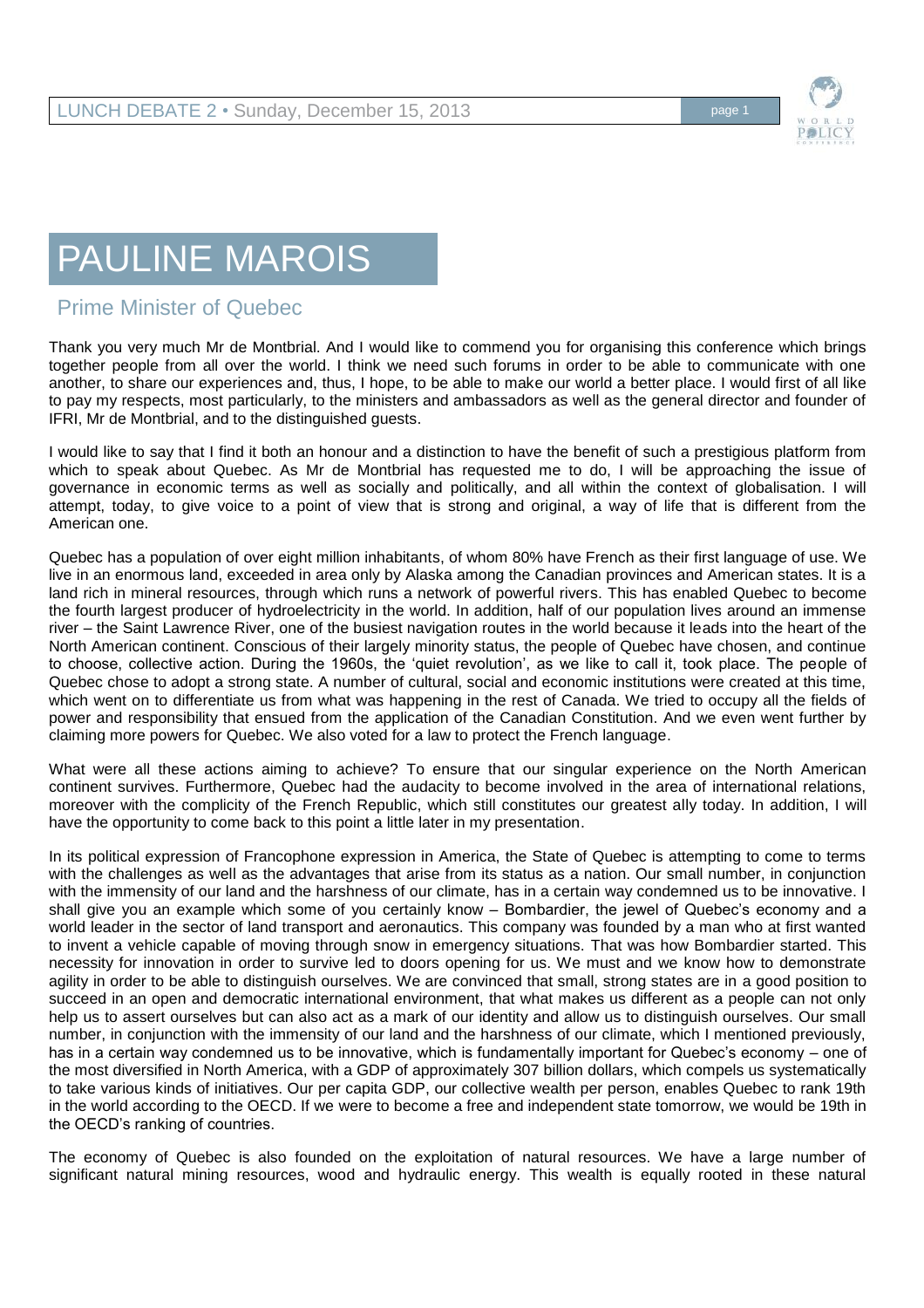

resources as in exceptionally performing sectors with high added value. For example, the bio-medical sector in Quebec benefits from an attractive environment. In our country, a company can go through all the development stages for a medication, from the fundamental research up to release on the market. In the aeronautics sector, we can build an airplane, we can make it fly and we can export it all around the world. In the wider area of Montreal, we are one of the world's three great centres in the areas of aeronautics and astronautics together with Toulouse and Seattle.

Quebec is also one of the world's centres for interactive games, and is in this regard a participant in the reinvention of entertainment. In this case, we participate with two other important hotbeds in the world of video games – California and Japan. Quebec is effectively constructing part of its future on the basis of an intangible but nevertheless important asset – creativity. Basically, more than ever, in our country, innovation is making a determining contribution. And this creativity is nowhere better nourished than in the rich environment of a city like Montreal, a city of culture, teaching, research and business. Because there is a continuity in creativity, whether for the purposes of art, research or entrepreneurship. Thus, we are not constructing dynamic industries in a cultural desert. We have in Quebec the opportunity to be able to rely on innovative entrepreneurs. However, it is up to the state to give clear signals, coherent rules, a political and regulatory framework conducive to innovation, imagination and boldness, these small, opportune impulses that constitute the beginnings of our major lines of development.

My government, for example, launched an economic policy consisting of four components just a few weeks ago. It is a policy for research and innovation. We want the amount of GDP allotted to research and innovation to be 3%, while it is currently 2.4%. This thus involves a research and innovation policy, an industrial policy, a development plan for external trade and a transport electrification strategy. Since I attach particular importance to this last component, and since this dossier constitutes a strategic element of my economic policy, allow me to say a few words about it.

The electrification of transport is both an urgent need and an opportunity. It is, firstly, urgent because of the substantial challenges involved in the fight against climate change. Next, it is an opportunity to develop a new industrial sector for the future. We currently have a very substantial surplus of electricity, an energy which is clean and renewable, produced by hydroelectricity. We want to make the State of Quebec a model of transport electrification. We will thus set an example in this regard, as much on the level of individual transport as on the level of commercial transport and collective transport. Thus, we think we can be capable of achieving a certain degree of energy independence in this way because what is beginning to compromise our trade with the rest of the world is the fact that our oil is supplied from abroad. So, by relying on our expertise, we want to go further in this matter. We want to create more high-quality jobs for the whole of our territory. In order to achieve these goals, we are using all the tools of the state.

Our singular vision as a people, a nation and a State is not limited to the economy. The people of Quebec are essentially gifted with a social model without parallel in America. In our view, solidarity is a collective wealth. This is why, for example, in the area of education, Quebec is the place where university fees are the lowest in North America. Why? Because we want to promote access to as many higher-education programmes as possible. We have caught up at an incredible speed since the 1960s. But there is still some way to go.

We also have one of the most generous family policies in the world, the first stages of which I, moreover, as one-time Family Minister, initiated in order to offer our children the best start in life. Child-care services, namely, kindergartens and nurseries, cost parents less than five euros a day. All workers contribute equally to a Quebec Parental Insurance Plan, which enables new parents to share up to 55 weeks of leave from work after the birth of their child. The effect of these policies is that the degree of women's participation in the workplace in Quebec is maintained at a level higher than that of all Canadians put together since 2006. This policy concerning our children, concerning our families, has considerably reduced poverty among families in Quebec and has enabled women who used to live on social aid, on social assistance, to be able to return to the employment market, thus creating wealth. As such, solidarity is also collective wealth, and this is a good illustration of how this policy is our vision of solidarity as men and women of Quebec.

I have another example to present to you. It is the social economy enterprises that generate 8% of our GDP. Mouvement Desjardins is a credit union that manages 200 billion dollars' worth of assets and is ranked, according to Bloomberg, thirteenth among the most sound financial institutions in the world. Through collective entrepreneurship, the social economy shows that solidarity is not only a force for redistribution but also a force for production. By